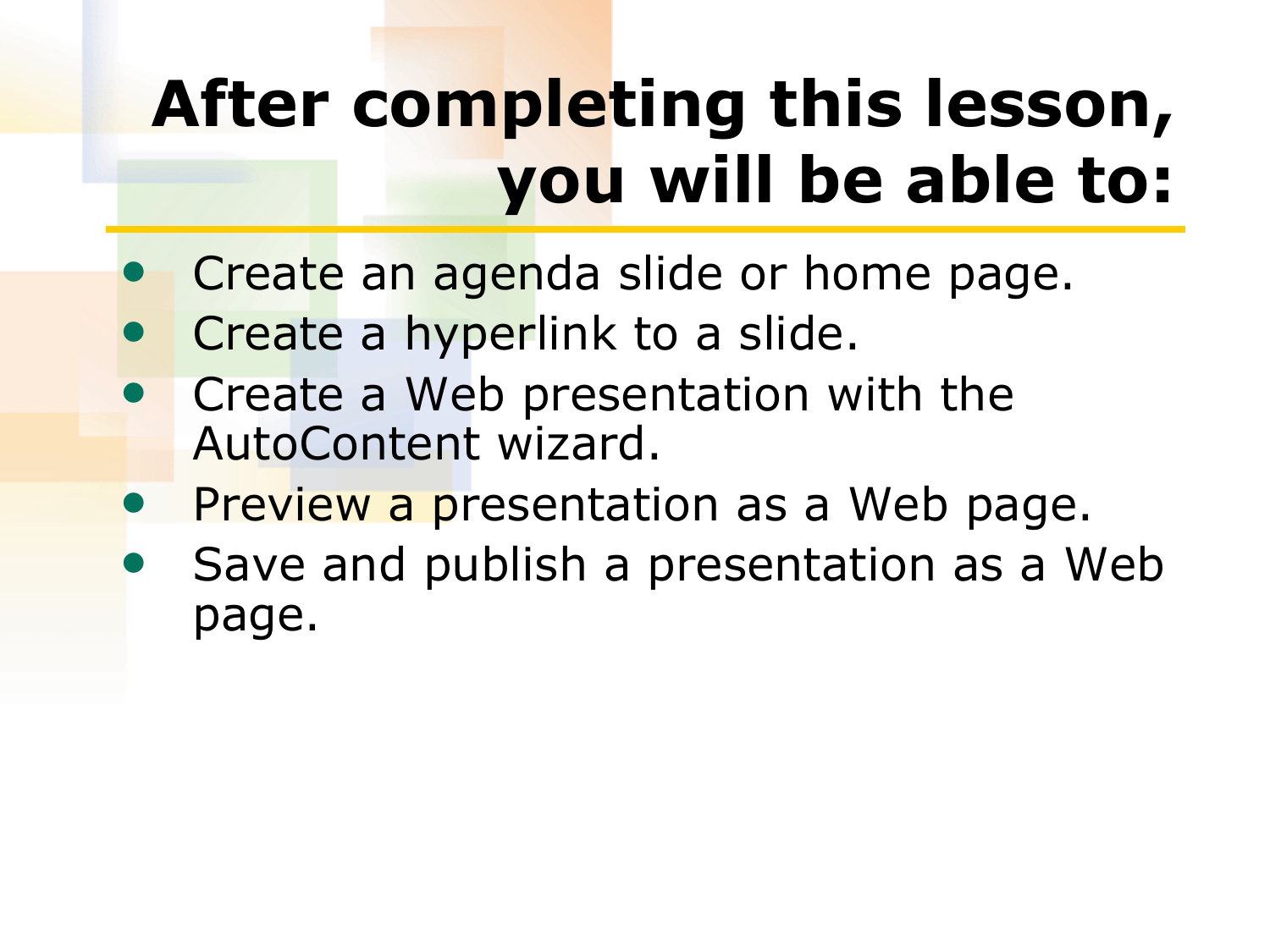# **Creating an Agenda Slide or Home Page**

#### **To create a summary slide**

- **Click the Slide Sorter View button.**
- 2. On the Edit menu, click Select All.
- 3. On the Slide Sorter toolbar, click the Summary Slide button.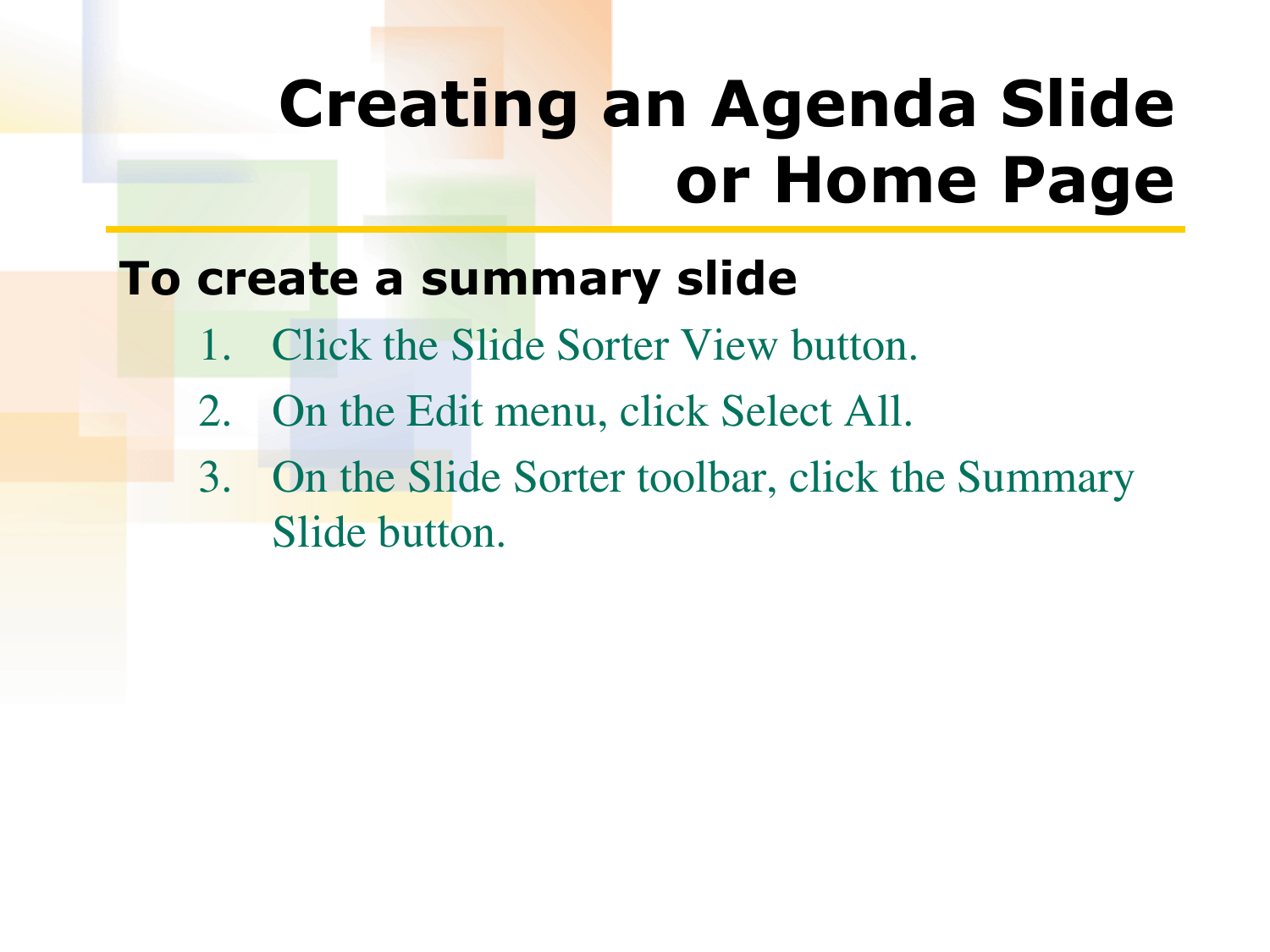# **Creating a Hyperlink to a Slide**

### **To create a hyperlink to a slide**

- 1. Select the text that you want as a hyperlink.
- 2. On the Slide Show menu, click Action Settings.
- 3. Click the Hyperlink to option.
- 4. Click the Hyperlink to down arrow and then click Slide.
- 5. In the Slide title list, click a slide to link to.
- 6. Click OK and then click OK again.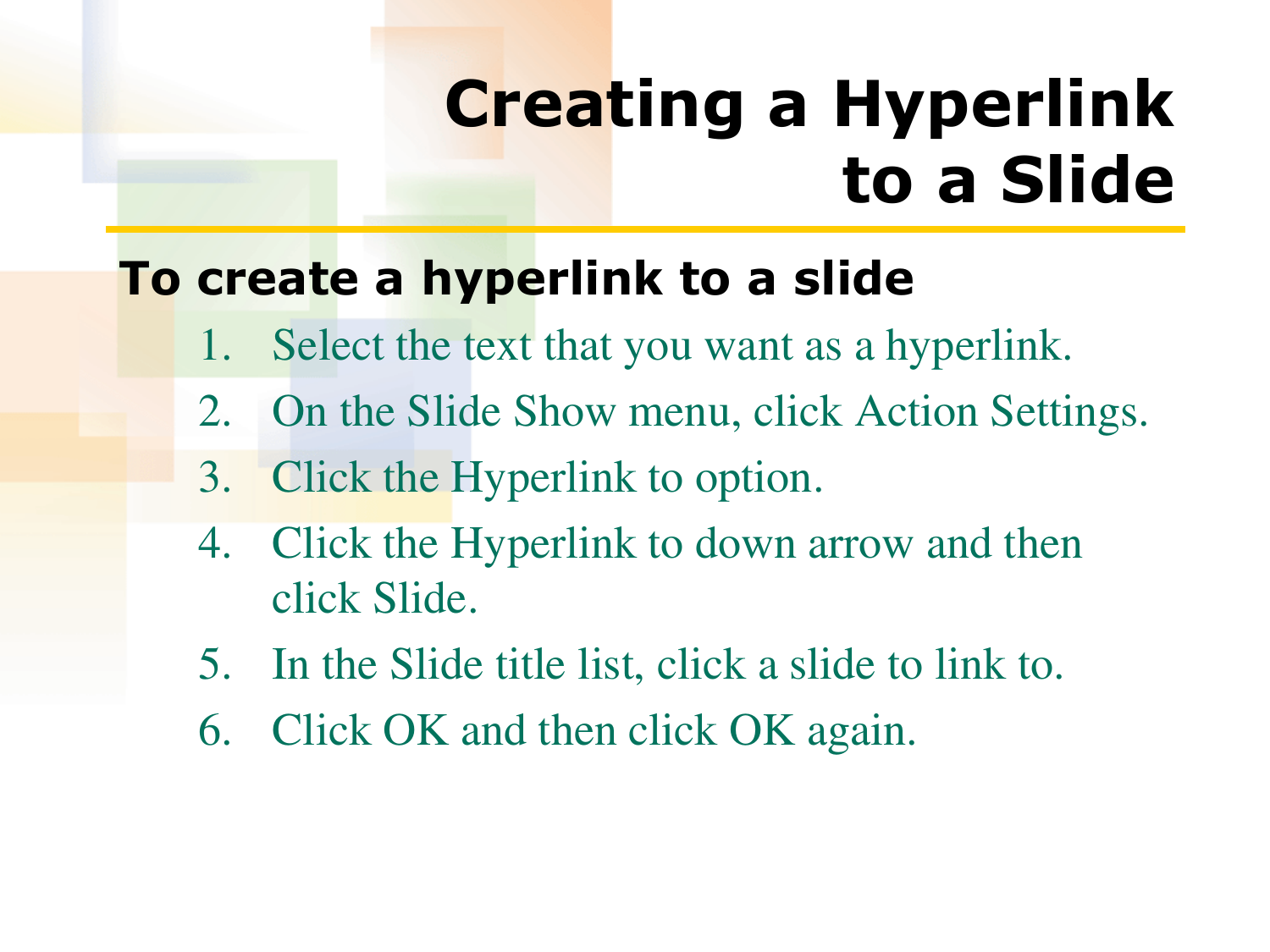### **Previewing a Presentation as a Web Page**

### **To preview a presentation as a Web page**

- 1. On the File menu, click Web Page Preview.
- 2. Scroll down the list of slide titles on the left and then click a title.
- 3. On your browser's File menu, click Close.